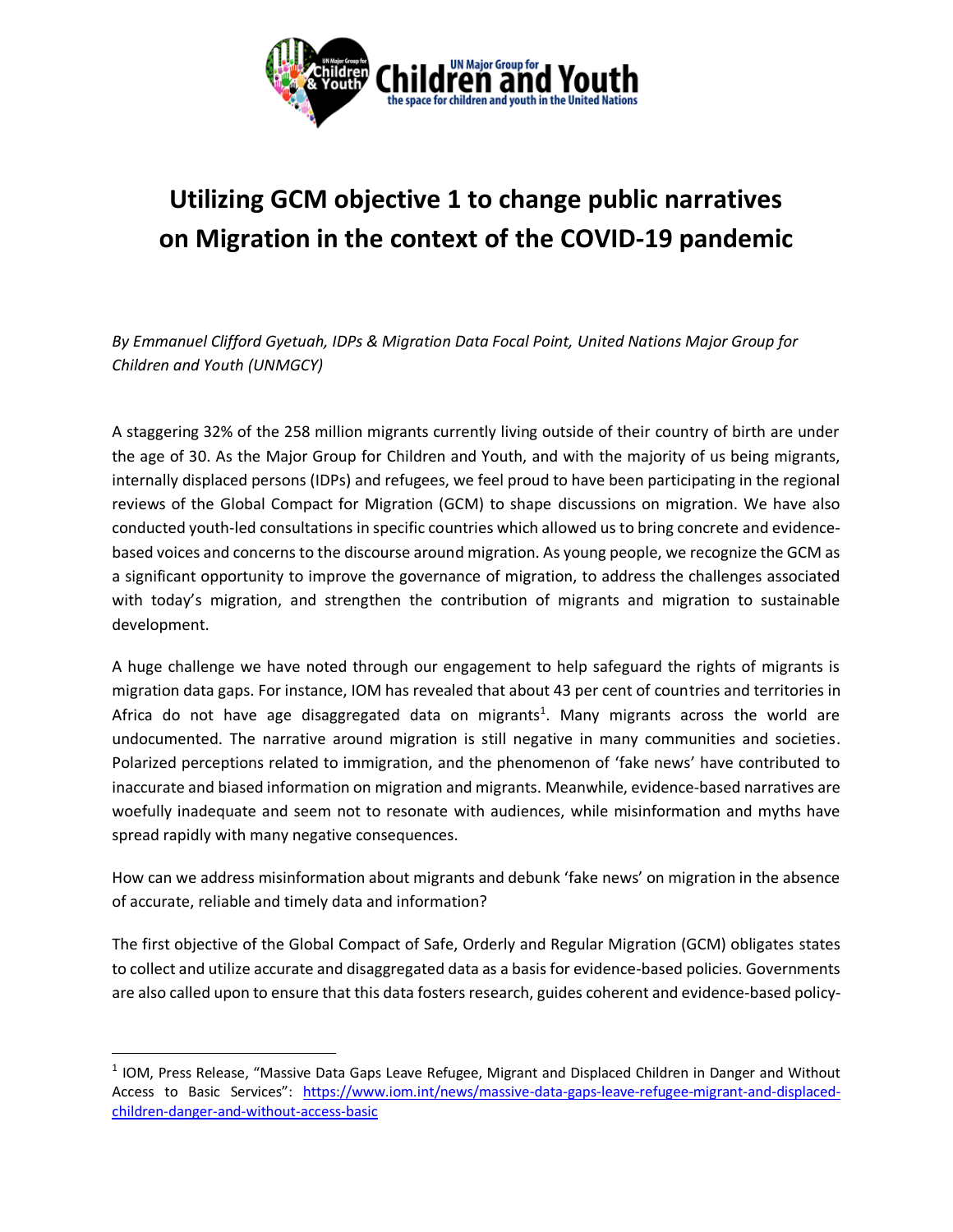making and [well-informed public discourse.](https://migrationdataportal.org/themes/public-opinion-migration) This has become extremely necessary in the context of the COVID-19 pandemic and its impact on the lived realities of migrants all over the world.



The COVID-19 pandemic has shed light on the many issues that exist and continue to affect migrants, especially young migrants. In fact, the pandemic has heightened frictions between migrants and host communities in many countries.

On the other hand, the world has witnessed the massive contribution from young migrants in the fight against COVID-19 in several countries, with many migrants playing critical roles such as acting as frontline health workers. In fact, the pandemic has taught all of us that, given the right conditions, migrants greatly contribute to societies and economies, and this has been said over and over again. It should not have taken a global pandemic to realize this was the case but, now that we are here, there's a huge opportunity to really double our efforts by maximizing young migrants' contribution to help shape public narratives around migration.

It is worth reiterating that as much as migrants may have specific vulnerabilities, they also contribute enormously to the development of the communities they find themselves in. Hence, governments must take full responsibility to ensure a healthy public narrative on migration and migrants at all levels.

The **#ImmigrationMatters Campaign** in Canada is a perfect illustration of utilizing data to shape public narratives. This initiative uses compelling storytelling to demonstrate the benefits of immigration, especially at the local level, and this is complemented by facts, including information about how Canada's immigration system works and economic data showing the impact of immigration on communities.

In view of this, the GCM regional reviews and the highly anticipated first International Migration Review Forum (IMRF) present a critical opportunity to deepen international migration discussions and evaluate what has been achieved so far. States ought to provide economic data and information on the positive